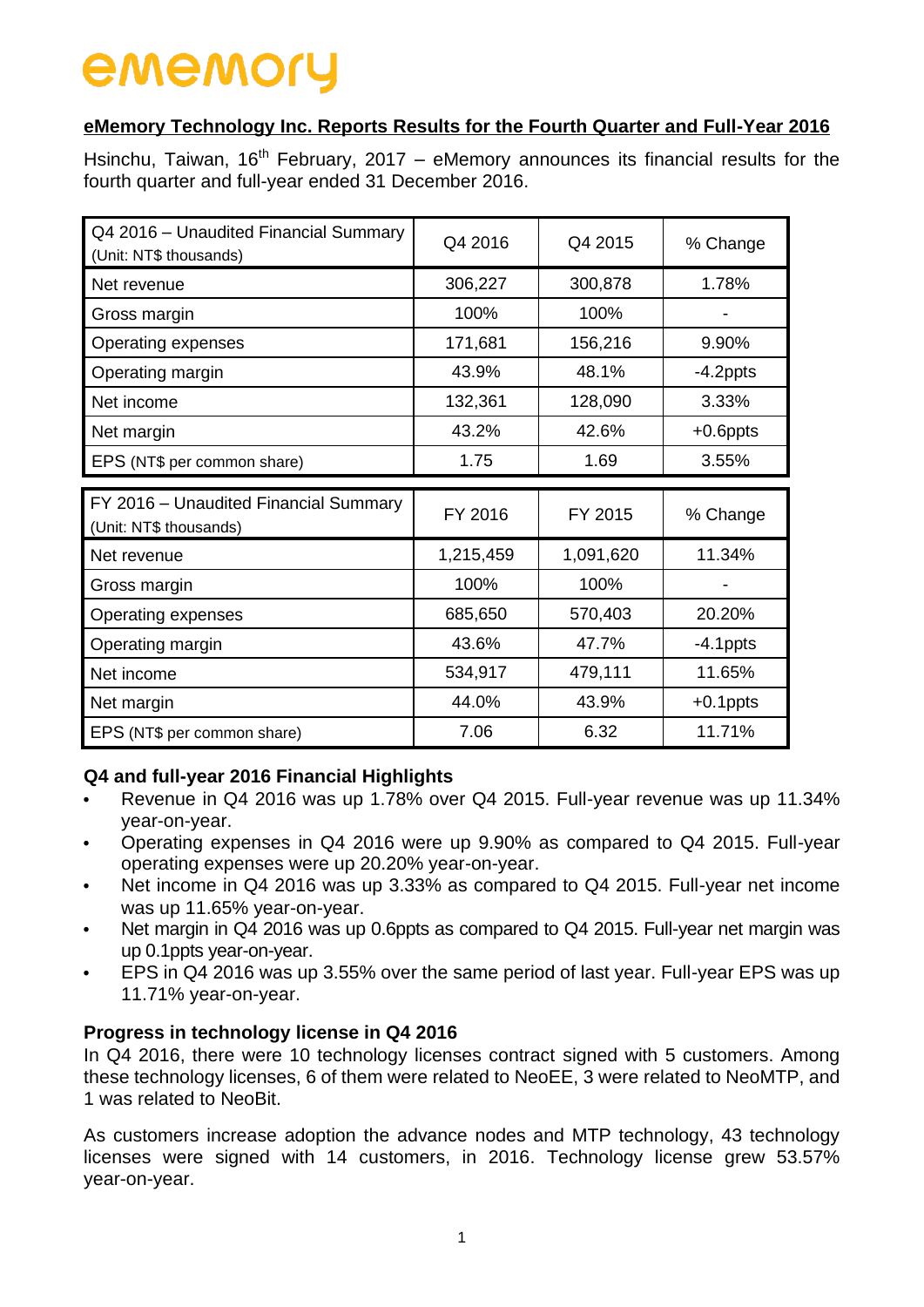Currently, 104 process platforms from 0.18um to 7nm are under development, and were summarized as follows:

- Progress in advance nodes:
	- o In 7nm process, IP is under development, test chip is expected to tape out in February.
	- o In 10nm FF process, first IP has been successfully verified.
	- o In 14nm/16nm process, IP was qualified in 1 process node, and 3 platforms are under development.
	- $\circ$  In 28nm process, IPs were qualified in 6 process nodes, and 8 platforms are under development.
	- o In 40nm process, IPs were qualified in 4 process nodes, and 6 platforms are under development.
	- o In 55nm process, IPs were qualified in 14 process nodes, and 11 platforms are under development.
	- o In 90nm process, IPs were qualified in 6 process nodes, and 7 platforms are under development.
- Progress in legacy nodes:
	- o 65 platforms are under development.

#### **Progress in design license in Q4 2016**

In Q4 2016, we supported 85 customer product tape-outs in design licensing which covering from 0.35um to 16nm. Among these customers' product taped-outs, there were 21 tape-outs in PMIC, 21 tape-outs in LCD driver, 11 tape-outs in MCU, 10 tape-outs in Fingerprint, 6 tape-outs in sensor related, 5 tape-outs in OLED driver, 2 tape-outs in Network IC, and 9 tape-outs in other applications. These tape-outs are summarized as below.

- 1 tape-out in 16nm for the application of STB/DTV.
- 2 taped-outs in 40nm for the application of OLED driver.
- 4 tape-outs in 55nm for the applications of LCD driver and Fingerprint.
- 7 taped-outs in 80nm/90nm for the applications of LCD driver, OLED driver and sensor-related.
- 26 taped-outs in 0.11um/0.13um for the applications of LCD driver, PMIC, Network IC, and sensor-related.
- 39 taped-outs in 0.15um/0.18um for the applications of LCD driver, PMIC, Fingerprint, and MCU.
- 5 taped-outs in 0.25um/0.35um for the application of PMIC, Fingerprint, and MCU.

#### **Royalty result in Q4 2016**

By the end of 2016, the number of cumulative design licenses signed total up to 3,522. With the new platforms developed and new product tape-outs over the past few years, we expect that the revenue will continue to grow with good momentum in the coming and next years. Following are the main contributors to royalty revenue in Q4 2016:

- PMIC application contributed 38.01% royalty revenue in Q4, it grew 22.03% year-on-year and increased 44.46% quarter-on-quarter.
- DDI application contributed 32.22% royalty revenue in Q4, it dropped 31.62% year-on year and down 34.72% quarter-on-quarter.
- Other applications, including Fingerprint, STB, MCU, Bluetooth , Network IC, STB and sensor- related, contributed 29.79% royalty revenue in Q4, it grew 24.34% year-on-year and increased 29.31.70% quarter-on-quarter.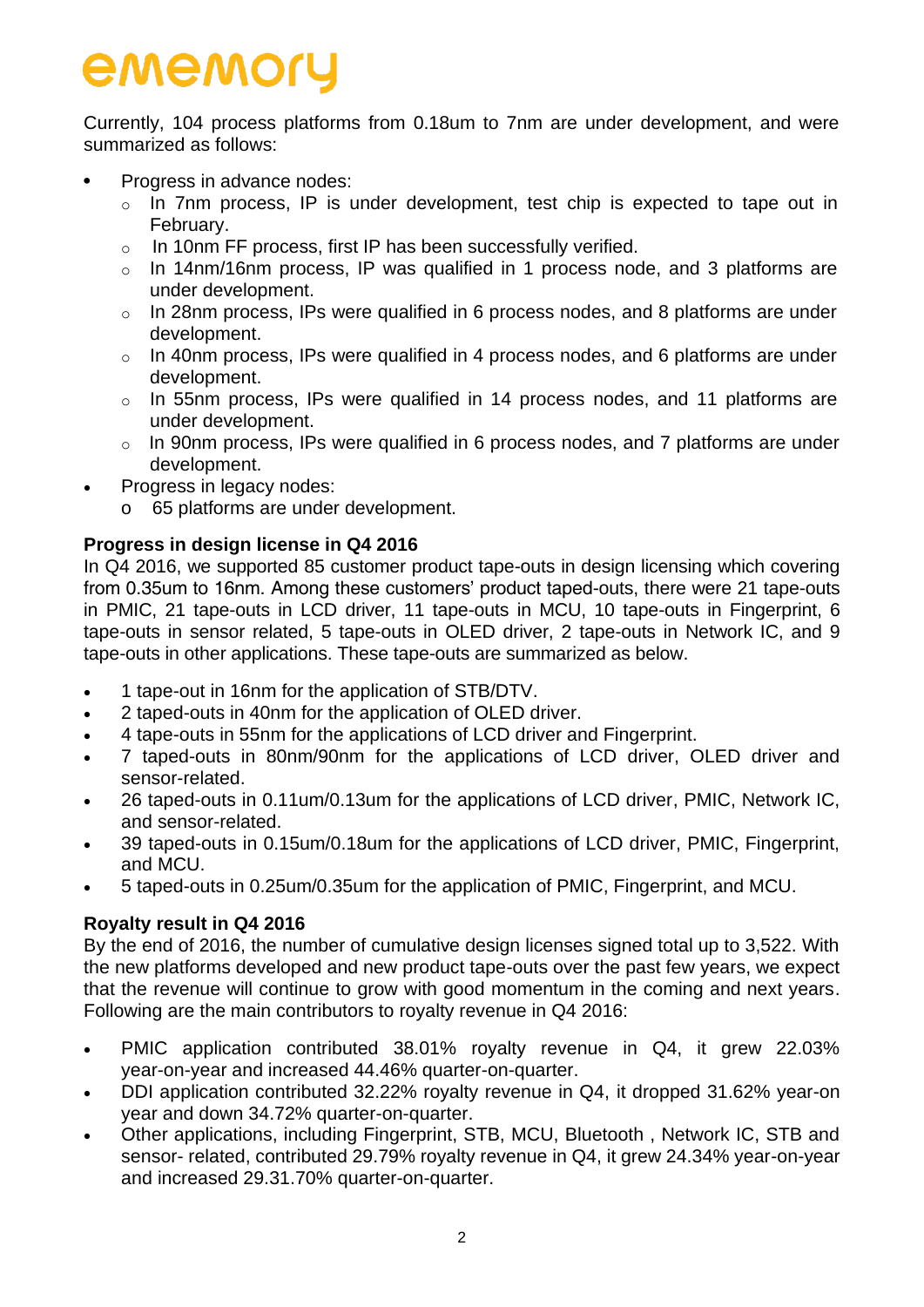In Q4 2016, 86.15% royalty revenue contributed from 8-inch wafer production, and 13.85% contributed from 12-inch wafer production. We are pleased to see the shipment from iOS related DDI customers have come back to normal. In January 2017, over 30% of royalty revenue contributed from 12-inch wafer production.

#### **Outlook**

Looking forward to the future, the growth momentum of revenue will speed up due to the following factors;

- License fee expected to grow due to the strong demand for advanced process and MTP platform in worldwide foundry partners, it will increase technology license and design license revenues.
- 8-inch wafer will grow further due to multiple fingerprint customers are ramping up production and more customers will start volume production later this year.
- PMIC continually extends to the application of wireless charger and fast charger related products, and our largest US customer will ramp up their new generation of PMIC in second half of 2017.
- Automotive platforms have been successfully built and customers already started small volume production.
- The volume production of TDDI, OLED, STB/DTV, CIS and security applications have continuously increased their contribution to 12-inch wafer royalty.
- First 16nm IP taped-out in 2016, 10nm IP has been successfully verified, and 7nm test chip is expected to tape-out in February will continue increase our penetration rate in 12-inch fab.

#### **Management remarks**

Licensing fee increased 23.39% and royalty income increased 7.43 % year-on-year. In 2016, 43 license contracts have been signed with 14 customers. It grows more than 53% as it compare to the year of 2015. With the new platforms developed and new product tape-outs over the past few years, we believe that the revenue will continue to grow with good momentum in the coming years.

| Q4 2016 - Revenue Breakdown<br>(Unit: NT\$ thousands) | Q4 2016   | Q4 2015   | % Change |
|-------------------------------------------------------|-----------|-----------|----------|
| Licensing                                             | 79,684    | 69,307    | 14.97%   |
| Royalty                                               | 226,543   | 231,571   | $-2.17%$ |
| Total                                                 | 306,227   | 300,878   | 1.78%    |
|                                                       |           |           |          |
| FY 2016 - Revenue Breakdown<br>(Unit: NT\$ thousands) | 2016      | 2015      | % Change |
| Licensing                                             | 330,087   | 267,512   | 23.39%   |
| Royalty                                               | 885,372   | 824,108   | 7.43%    |
| Total                                                 | 1,215,459 | 1,091,620 | 11.34%   |

#### **Financial review**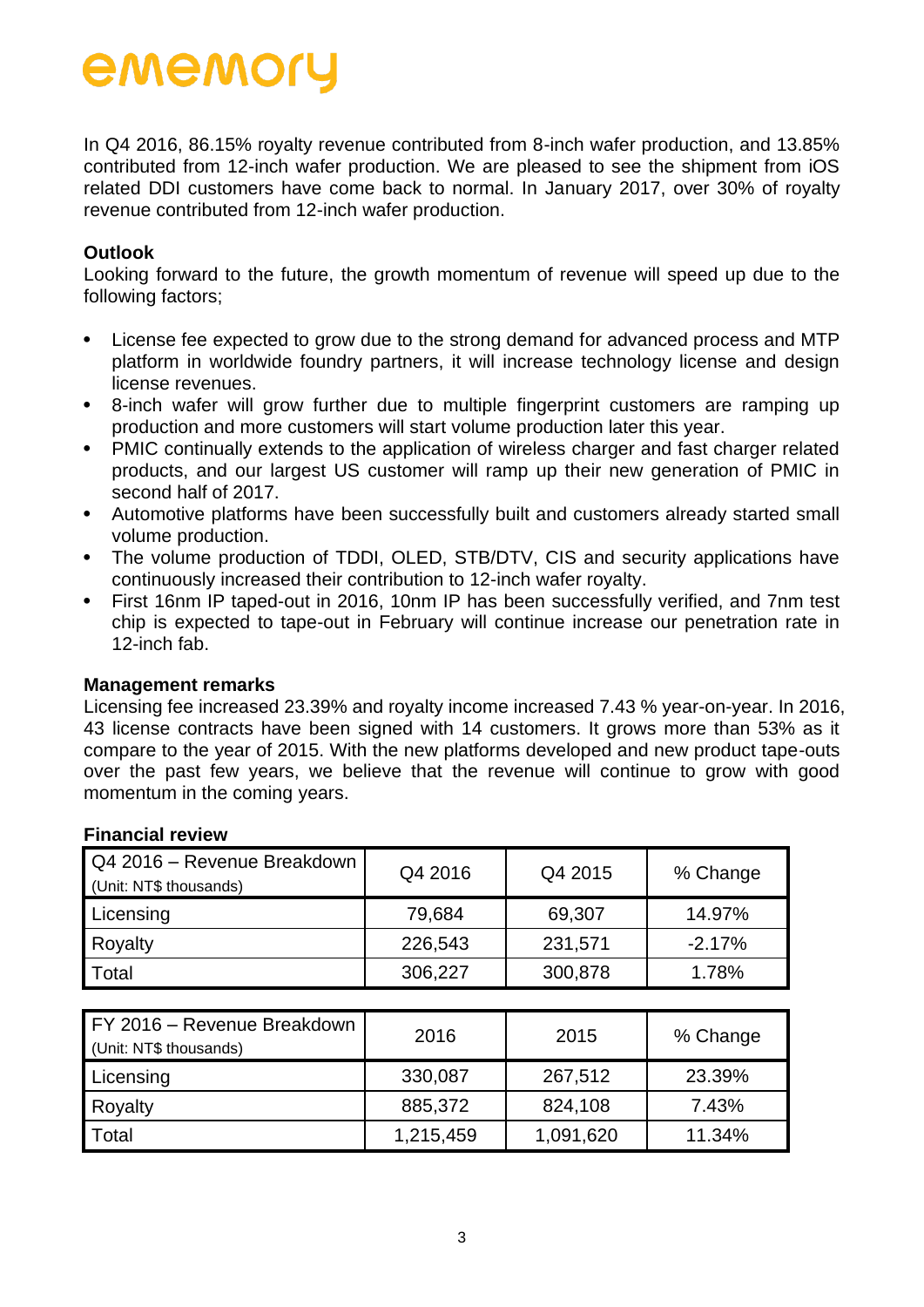#### **Total revenues**

Total revenues in Q4 2016 were NT\$ 306.23 million, up 1.78% versus Q4 2015.

Full-year 2016 revenues amounted to NT\$1,215.46 million, up 11.34% on full-year 2015.

#### **Licensing revenues**

Licensing revenues in Q4 2016 increased by 14.97% to NT\$ 79.68 million as compared to Q4 2015, representing 26.02% of Q4 revenue.

The increased in licensing revenue is due to the development and expansion in advance nodes, and customers increased the adoption of MTP technology. We have 104 process platforms underdeveloped, including 19 in NeoBit, 43 in NeoFuse, 22 in NeoEE and 20 in NeoMTP.

Full-year 2016 licensing revenues amounted to NT\$ 330.09 million, up 23.39% versus 2015.

#### **Royalty revenues**

Royalty revenues in Q4 2016 were down 2.17% to NT\$ 226.54 million as compared to Q4 2015, representing 73.98% of Q4 revenue.

Royalty revenues is 86.15% from 8-inch and 13.85% is from 12-inch wafer production in Q4 2016. Mainly comes from the applications of PMIC, DDI, Fingerprint, STB/DTV, MCU, and sensor-related.

Full-year 2016 royalty revenues were NT\$ 885.37 million, up 7.43% year-on-year.

#### **Gross margin**

Gross margin in Q4 2016 was 100% equal to in Q4 2015.

#### **Operating expenses and operating margin**

Operating expenses in Q4 2016 increased by 9.90% year-on-year to NT\$171.68 million.

Full-year 2016 operating expenses were NT\$685.65 million, up 20.20% than full-year 2015.

Among the increase of operation expenses, it is about 6% increase of employee bonus, 4% increase is from the share based employee compensation, 3% increase is from the increase of employees and employee annual salary adjustment, and 3% increase is due to investing on design and testing tool.

#### **Earnings and income tax expense**

Net income in Q4 2016 increased by 3.33% to NT\$ 132.36 million as compare to Q4 2015.

Full-year 2016 net income was NT\$ 534.92 million, up 11.65% as compared to 2015.

Income tax expense in Q4 2016 was NT\$ 21.53 million, up 27.03% from Q4 2015. Full-year 2016 income tax expense totaled NT\$73.33 million, up 14.26% from 2015.

In Q4 2016, earnings per share were NT\$1.75, up 3.55% from Q4 2015. Full-year 2015 earnings per share were NT\$7.06, up 11.7% from NT\$6.32 in 2015.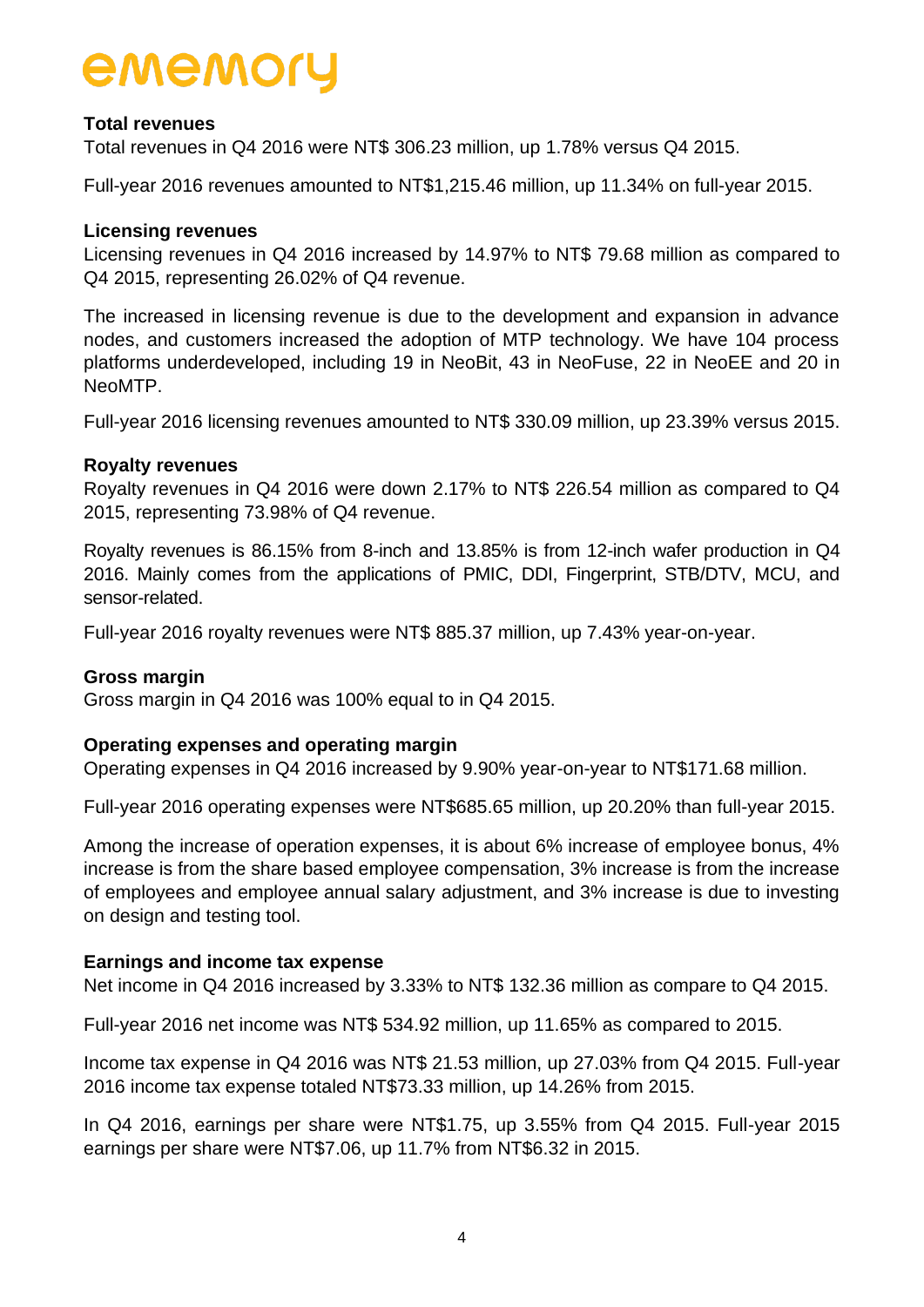#### **Balance sheet**

At the end of 2016, cash and marketable securities totaled NT\$1,501.61 million, increased by NT\$134.59 million from 2015.

Total current liabilities were NT\$ 254.61 million, increased by NT\$ 54.35 million from 2015. The increase was mainly due to higher bonus provisions.

Net working capital was NT\$1,329.00 million, increased by NT\$ 90.01 million as compared to 2015.

#### **Cash flow and dividend**

On a full-year basis, cash generated from operating activities increased by NT\$53.24 million to NT\$571.70 million in 2016.

Net cash generated from investing activities was NT\$ 20.85 million, increased by NT\$40.98 million compared to 2015, primarily attributed to subsidiary company gained on disposal financial assets in this year.

Net cash used in financing activities increased NT\$0.85 million to NT\$455.12 million.

At the end of 2016, eMemory's cash balance was NT\$1,501.61 million, increased by NT\$ 134.59 million as compared to 2015.

#### **Employees**

At 31 December 2016, eMemory had 232 full-time employees, an increase of 1.8% compared to 2015. Among them 162 are R&D engineers.

#### **Cautionary Statement**

This report contains forward-looking statements, which are subject to risk factors associated with semiconductor and intellectual property business. It is believed that the expectations reflected in these statements are reasonable. But they may be affected by a variety of variables, many of which are beyond our control. These variables could cause actual results or trends to differ materially which include, but are not limited to: wafer price fluctuation, actual demand, rapid technology change, delays or failures of customers' tape-outs into wafer production, our ability to negotiate, monitor and enforce agreements for the determination and payment of royalties, any bug or fault in our technology which leads to significant damage to our technology and reputation, actual or potential litigation, semiconductor industry cycle and general economic conditions. Except as required by law, eMemory undertakes no obligation to update or revise any forward-looking statements, whether as a result of new information, future events, or otherwise.

#### **Contacts**

Heidi Chiu Investor Relations eMemory Technology Inc. +886-3-5601168 [ir@ememory.com.tw](mailto:ir@ememory.com.tw)

#### **-Financial Tables To Follow-**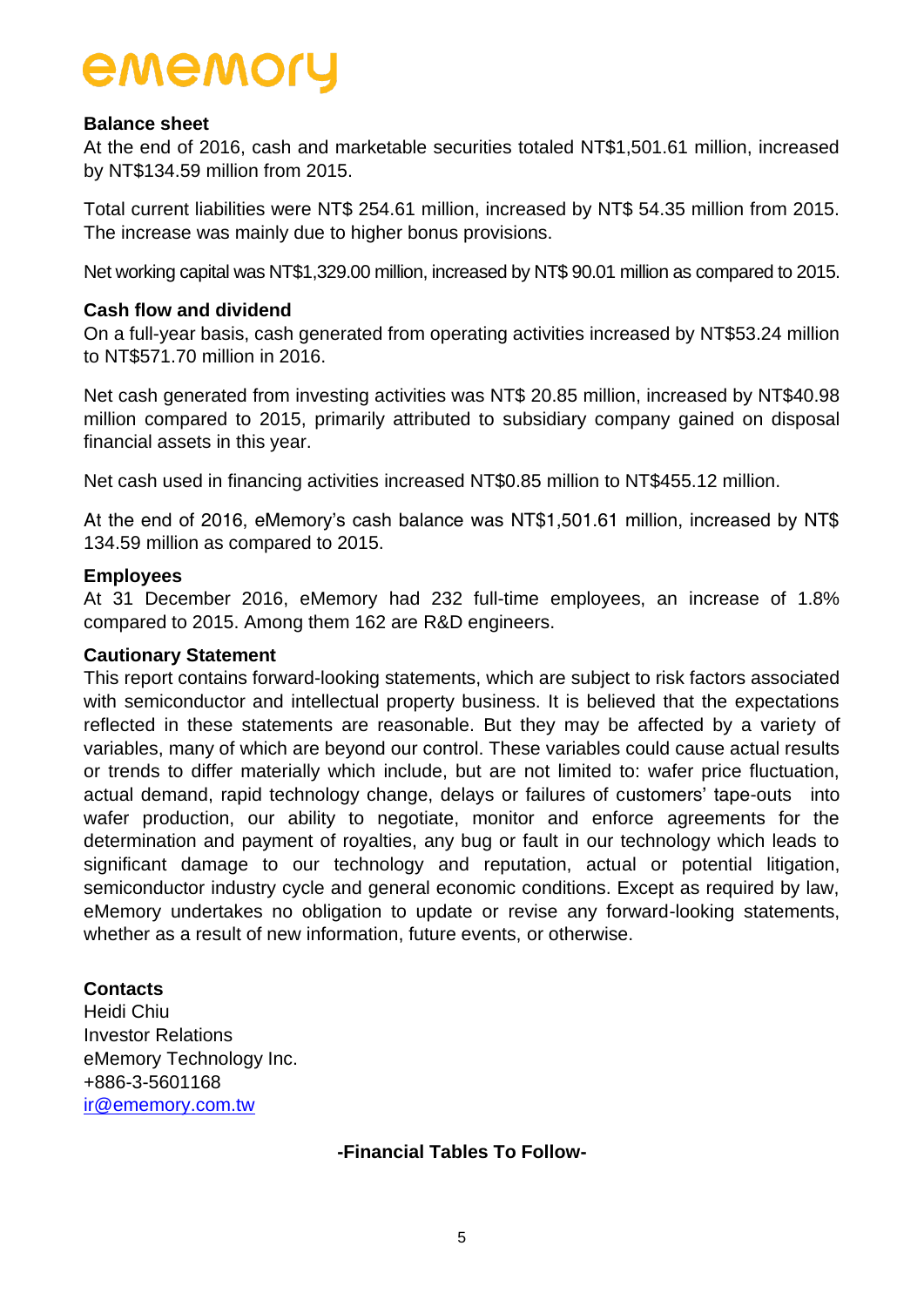#### **CONSOLIDATED BALANCE SHEETS (UNAUDITED) DECEMBER 31, 2016 AND 2015 (In Thousands of New Taiwan Dollars)**

| <b>December 31, 2016</b> |                               | December 31, 2015 |                 |  |
|--------------------------|-------------------------------|-------------------|-----------------|--|
| <b>Amount</b>            | $\frac{0}{0}$                 | <b>Amount</b>     | %               |  |
|                          |                               |                   |                 |  |
| ;<br>97,315              | 4                             | \$<br>80,331      | 4               |  |
| 109,974                  | 5                             | 77,899            | 4               |  |
| 6,335                    |                               | 6,135             |                 |  |
| 17,064                   | 1                             | 15,189            | 1               |  |
| 23,920                   | 1                             | 20,706            | 1               |  |
| 254,608                  | 11                            | 200,260           | 10              |  |
|                          |                               |                   |                 |  |
| 19,523                   | 1                             | 17,591            | 1               |  |
| 415<br>19,938            | $\overline{\phantom{a}}$<br>1 | 840<br>18,431     | $\mathbf{1}$    |  |
|                          |                               |                   |                 |  |
| 274,546                  | 12                            | 218,691           | 11              |  |
|                          |                               |                   |                 |  |
|                          |                               |                   |                 |  |
| 757,823                  | 35                            | 768,323           | 38              |  |
| 448,025                  | 20                            | 455,370           | $\overline{22}$ |  |
| 231,737                  | 11                            | 184,051           | 9               |  |
| 926                      |                               | 926               |                 |  |
| 485,615                  | 22                            | 476,861           | <u>23</u>       |  |
| 718,278                  | <u>33</u>                     | 661,838           | 32              |  |
|                          | -                             | 68,749)<br>(      | <u>3)</u>       |  |
| 1,924,126                | 88                            | 1,816,782         | 89              |  |
| 02,198,672               | 100                           | \$2,035,473       | 100             |  |

|                                        | <b>December 31, 2016</b> |                | <b>December 31, 2015</b> |                |                                                              | December 31, 2016        |                            | <b>December 31, 2015</b> |                            |
|----------------------------------------|--------------------------|----------------|--------------------------|----------------|--------------------------------------------------------------|--------------------------|----------------------------|--------------------------|----------------------------|
| <b>ASSETS</b>                          | <b>Amount</b>            | $\%$           | <b>Amount</b>            | %              | <b>LIABILITIES AND</b><br><b>SHAREHOLDERS' EQUITY</b>        | <b>Amount</b>            | $\%$                       | <b>Amount</b>            | $\%$                       |
| <b>CURRENT ASSETS</b>                  |                          |                |                          |                | <b>CURRENT LIABILITIES</b>                                   |                          |                            |                          |                            |
| Cash                                   | \$1,501,611              | 68             | \$1,367,019              | 67             | Other payables<br>Bonuses payable to employees,              | $\mathfrak{S}$<br>97,315 | $\overline{4}$             | \$<br>80,331             | 4                          |
| Accounts receivable - net              | 64,820                   | 3              | 55,539                   | 3              | directors and supervisors                                    | 109,974                  | 5                          | 77,899                   | 4                          |
| Accounts receivable - related parties  | 1,681                    |                |                          |                | Payables on equipment                                        | 6,335                    |                            | 6,135                    |                            |
| Other receivables                      | 256                      | $\blacksquare$ | 641                      |                | <b>Current tax liabilities</b>                               | 17,064                   |                            | 15,189                   | $\overline{\mathbf{1}}$    |
| Other receivables - related parties    | 44                       |                | 57                       |                | Other current liabilities                                    | 23,920                   |                            | 20,706                   |                            |
| Prepayments                            | 13,712                   |                | 11,625                   |                | <b>Total current liabilities</b>                             | 254,608                  | 11                         | 200,260                  | 10                         |
| Other current assets                   | 1,485                    |                | 4,372                    |                |                                                              |                          |                            |                          |                            |
| Total current assets                   | 1,583,609                | $-72$          | 1,439,253                | $-71$          | NON-CURRENT LIABILITIES<br>Net defined benefit liability -   |                          |                            |                          |                            |
|                                        |                          |                |                          |                | noncurrent                                                   | 19,523                   |                            | 17,591                   | $\overline{1}$             |
| NON-CURRENT ASSETS                     |                          |                |                          |                | Guarantee deposits received<br>Total non-current liabilities | 415<br>19,938            | $\overline{\phantom{0}}$ 1 | 840<br>18,431            | $\overline{\phantom{0}}$ 1 |
| Financial assets measured at cost -    |                          |                |                          |                |                                                              |                          |                            |                          |                            |
| noncurrent                             | 11,472                   | $\mathbf{1}$   | 15,500                   | $\overline{1}$ | <b>Total liabilities</b>                                     | 274,546                  | 12                         | 218,691                  | $-11$                      |
| Investments in debt instrument without |                          |                |                          |                |                                                              |                          |                            |                          |                            |
| active market - noncurrent             | 33,610                   | 2              | 33,609                   | $\overline{2}$ |                                                              |                          |                            |                          |                            |
|                                        |                          |                |                          |                | <b>EQUITY ATTRIBUTABLE TO</b>                                |                          |                            |                          |                            |
| Investment accounted for using equity  |                          |                |                          |                | SHAREHOLDERS OF THE                                          |                          |                            |                          |                            |
| method                                 | 6,888                    |                | 6,645                    |                | <b>COMPANY</b>                                               |                          |                            |                          |                            |
| Property, plant and equipment          | 503,249                  | 23             | 491,612                  | 24             | Ordinary shares                                              | 757,823                  | $-35$                      | 768,323                  | $\frac{38}{22}$            |
| Intangible assets                      | 54,796                   | $\overline{2}$ | 42,885                   | 2              | Capital surplus                                              | 448,025                  | $\frac{20}{2}$             | 455,370                  |                            |
| Deferred tax assets                    | 4,748                    |                | 5,704                    |                | Retained earnings                                            |                          |                            |                          |                            |
| Refundable deposits                    | 300                      |                | 265                      |                | Legal reserve                                                | 231,737                  | 11                         | 184,051                  | 9                          |
| Total non-current assets               | 615,063                  | $-28$          | 596,220                  | $\frac{29}{2}$ | Special reserve                                              | 926                      |                            | 926                      |                            |
|                                        |                          |                |                          |                | Unappropriated earnings                                      | 485,615                  | $-22$                      | 476,861                  | $-23$                      |
|                                        |                          |                |                          |                | Total retained earnings                                      | 718,278                  | $-33$                      | 661,838                  | 32                         |
|                                        |                          |                |                          |                | Treasury shares                                              |                          | $\frac{1}{2}$              | 68,749                   | $\frac{3}{2}$              |
|                                        |                          |                |                          |                | <b>Total equity</b>                                          | 1,924,126                | $-88$                      | 1,816,782                | $-89$                      |
| <b>TOTAL</b>                           | \$2,198,672              | 100            | \$2,035,473              | $-100$         | <b>TOTAL</b>                                                 | \$2,198,672              | 100                        | \$2,035,473              | 100                        |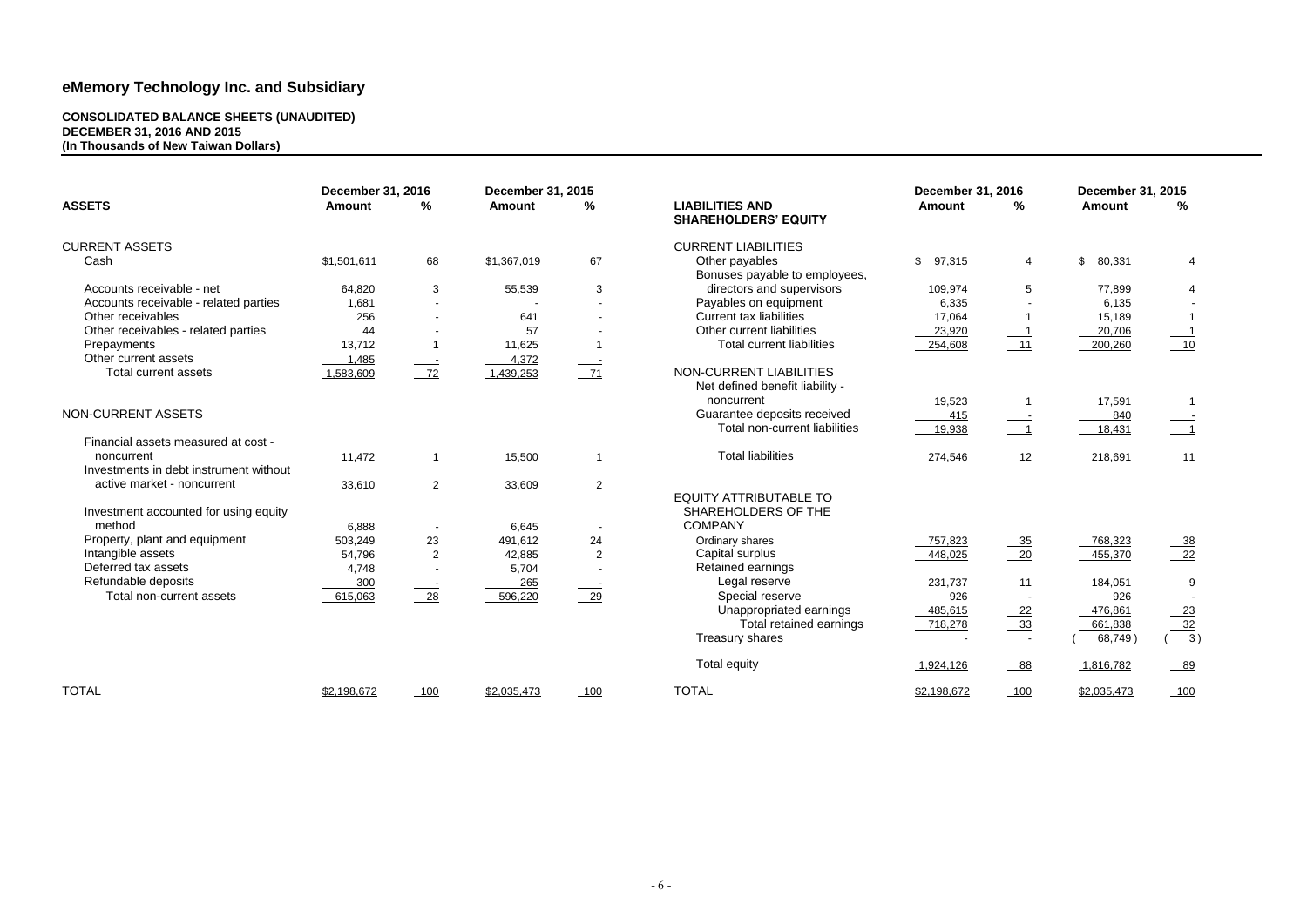#### **CONSOLIDATED STATEMENTS OF COMPREHENSIVE INCOME (UNAUDITED) FOR THE YEARS ENDED DECEMBER 31, 2016 AND 2015 (In Thousands of New Taiwan Dollars, Except Earnings Per Share)**

|                                                                                                                                                                                                             | 2016                                     |                     | 2015                                    |                            |  |
|-------------------------------------------------------------------------------------------------------------------------------------------------------------------------------------------------------------|------------------------------------------|---------------------|-----------------------------------------|----------------------------|--|
|                                                                                                                                                                                                             | <b>Amount</b>                            | $\%$                | <b>Amount</b>                           | %                          |  |
| <b>OPERATING REVENUE</b>                                                                                                                                                                                    | \$1,215,459                              | 100                 | \$1,091,620                             | 100                        |  |
| <b>OPERATING COSTS</b>                                                                                                                                                                                      |                                          |                     |                                         |                            |  |
| <b>GROSS PROFIT</b>                                                                                                                                                                                         | <u>1,215,459</u>                         | 100                 | <u>1,091,620</u>                        | 100                        |  |
| <b>OPERATING EXPENSES</b><br>Selling and marketing expenses<br>General and administrative expenses<br>Research and development expenses<br>Total operating expenses                                         | 110,284<br>147,539<br>427,827<br>685,650 | 9<br>12<br>35<br>56 | 94,431<br>128,143<br>347,829<br>570,403 | 8<br>12<br>32<br>52        |  |
| <b>OPERATING REVENUE</b>                                                                                                                                                                                    | 529,809                                  | 44                  | 521,217                                 | 48                         |  |
| NON-OPERATING INCOME AND<br><b>EXPENSES</b><br>Other income<br>Other gains and losses<br>Share of loss of associates<br>Total non-operating income and<br>expenses                                          | 15,605<br>69,514<br>6,686)<br>78,433     | 1<br>6<br>1)<br>6   | 24,817<br>4,172<br>6,919)<br>22,070     | 2<br>- )<br>$\overline{2}$ |  |
| PROFIT BEFORE INCOME TAX                                                                                                                                                                                    | 608,242                                  | 50                  | 543,287                                 | 50                         |  |
| <b>INCOME TAX EXPENSE</b>                                                                                                                                                                                   | <u>73,325</u>                            | 6                   | 64,176                                  | 6                          |  |
| NET PROFIT FOR THE YEAR                                                                                                                                                                                     | 534,917                                  | 44                  | 479,111                                 | 44                         |  |
| OTHER COMPREHENSIVE INCOME<br>Items that will not be reclassified<br>subsequently to profit or loss:<br>Remeasurement of defined<br>benefit obligation<br>Other comprehensive income<br>(loss) for the year | 2,345)<br>2,345)                         |                     | 2,883)<br>2,883)                        |                            |  |
| TOTAL COMPREHENSIVE INCOME<br>FOR THE YEAR                                                                                                                                                                  | 532,572<br>\$                            | 44                  | 476,228<br>\$                           | <u>44</u>                  |  |
| NET PROFIT ATTRIBUTABLE TO:<br>Owners of the Company<br>Non-controlling interests                                                                                                                           | 534,917<br>\$<br>534,917<br>\$           | 44<br><u>44</u>     | 479,111<br>\$<br>\$<br>479,111          | 44<br>44                   |  |

(Continued)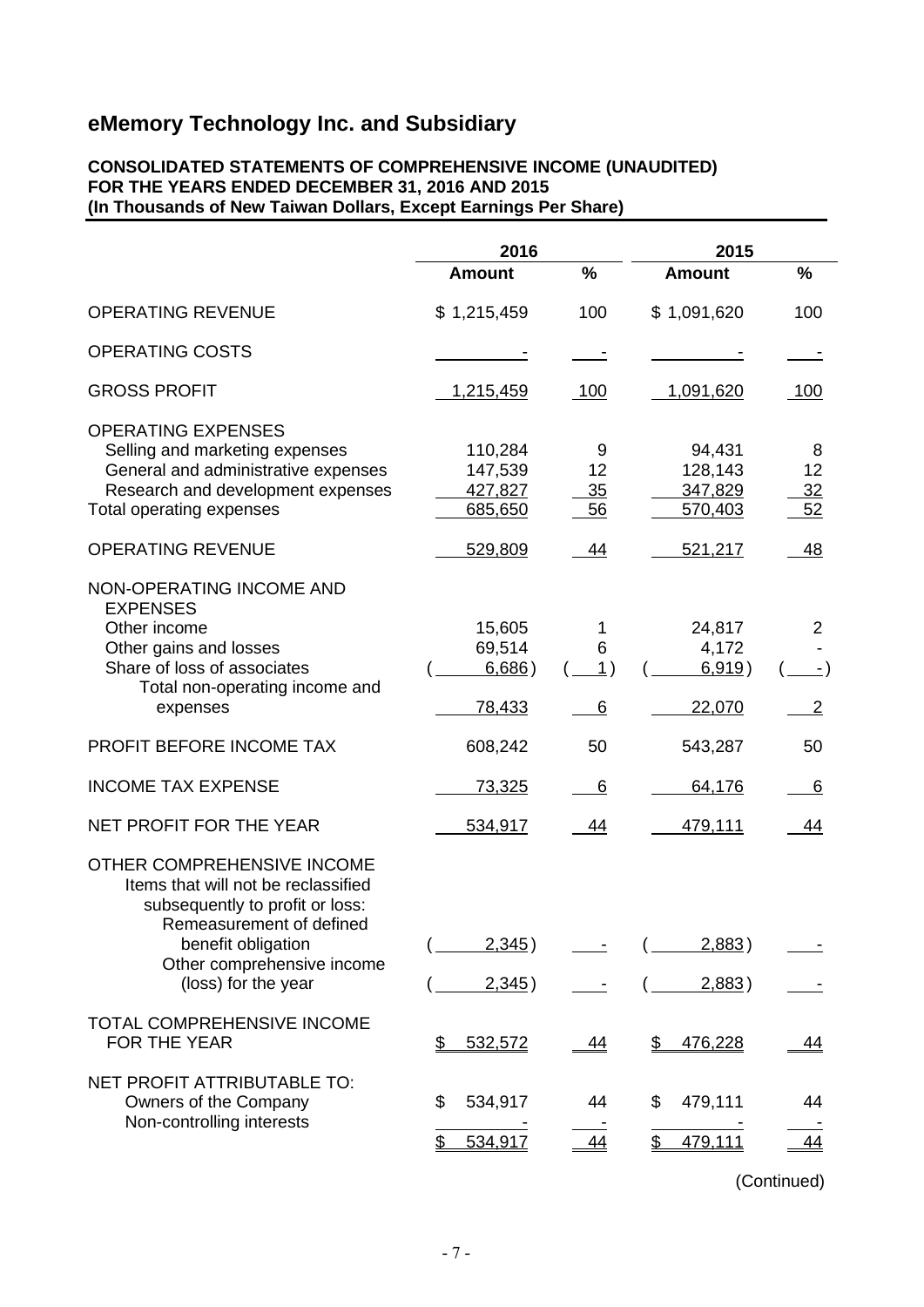#### **CONSOLIDATED STATEMENTS OF COMPREHENSIVE INCOME (UNAUDITED) FOR THE YEARS ENDED DECEMBER 31, 2016 AND 2015 (In Thousands of New Taiwan Dollars, Except Earnings Per Share)**

|                                                                                                                    | 2016                     |          | 2015                    |               |
|--------------------------------------------------------------------------------------------------------------------|--------------------------|----------|-------------------------|---------------|
|                                                                                                                    | Amount                   | %        | Amount                  | $\frac{9}{6}$ |
| <b>TOTAL COMPREHENSIVE INCOME</b><br><b>ATTRIBUTABLE TO:</b><br>Owners of the Company<br>Non-controlling interests | \$<br>532,572<br>532,572 | 44<br>44 | 476,228<br>S<br>476,228 | 44<br>44      |
| <b>EARNINGS PER SHARE</b><br><b>Basic</b><br><b>Diluted</b>                                                        | ጥ<br>7.06<br>7.03        |          | 6.32<br>6.30            |               |

(Concluded)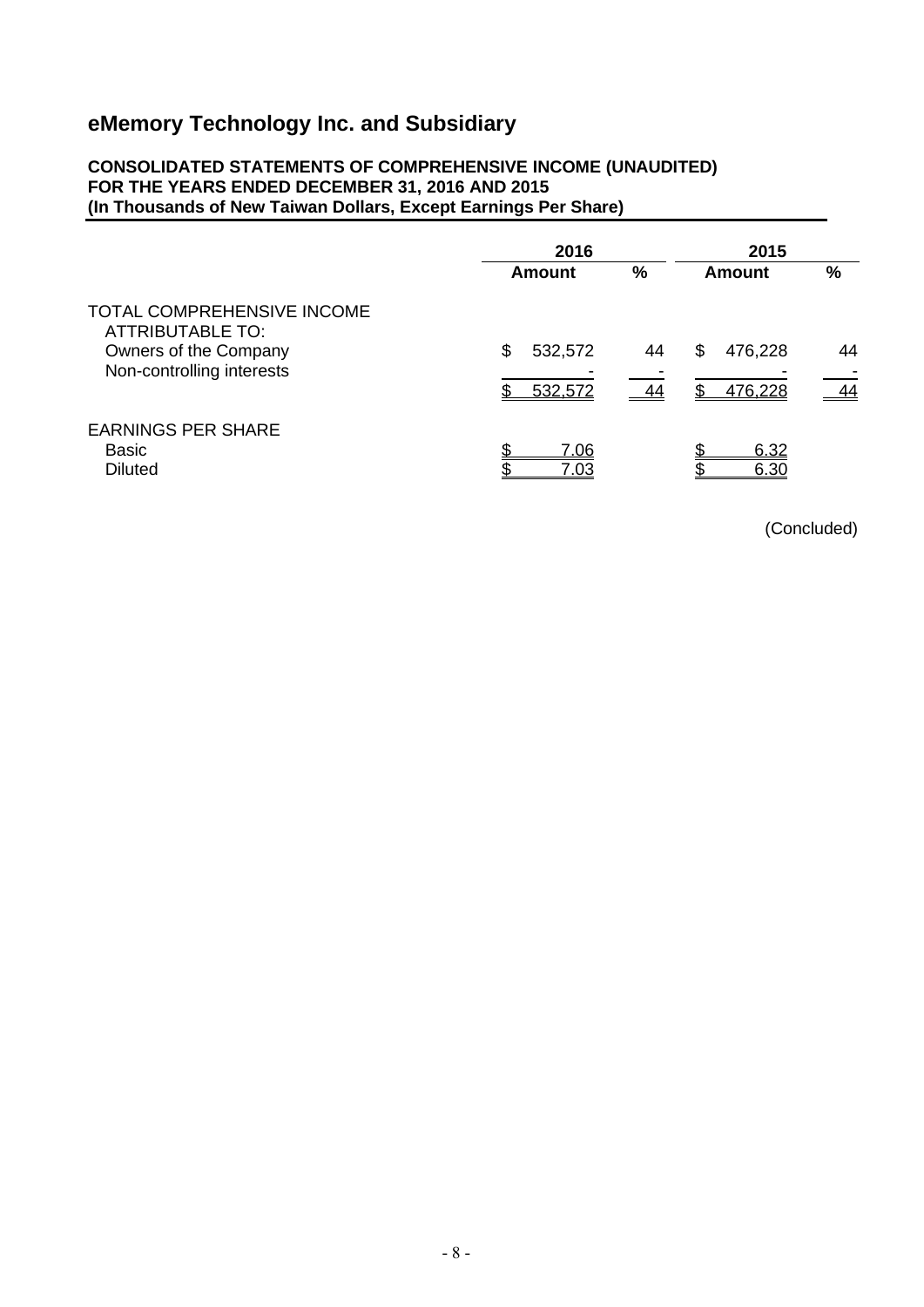#### **CONSOLIDATED STATEMENTS OF CHANGES IN EQUITY (UNAUDITED) FOR THE YEARS ENDED DECEMBER 31, 2016 AND 2015 (In Thousands of New Taiwan Dollars)**

|                                                                                                  | <b>Ordinary Shares</b>          |               |                        | <b>Retained Earnings</b> |                        |                                   |                                          |                        |                     |
|--------------------------------------------------------------------------------------------------|---------------------------------|---------------|------------------------|--------------------------|------------------------|-----------------------------------|------------------------------------------|------------------------|---------------------|
|                                                                                                  | <b>Shares</b><br>(In Thousands) | <b>Amount</b> | <b>Capital Surplus</b> | <b>Legal Reserve</b>     | <b>Special Reserve</b> | Unappropriated<br><b>Earnings</b> | <b>Total Retained</b><br><b>Earnings</b> | <b>Treasury Shares</b> | <b>Total Equity</b> |
| BALANCE, JANUARY 1, 2015                                                                         | 76,833                          | \$768,323     | 521,569<br>S.          | \$142,194                | 926<br>\$.             | \$421,401                         | \$564,521                                | $($ \$<br>68,749)      | \$1,785,664         |
| Appropriations of 2014 earnings<br>Legal reserve<br>Cash dividends distributed by the Group      |                                 |               |                        | 41,857                   |                        | 41,857)<br>378,911)               | 378,911)                                 |                        | 378,911)            |
| Change in capital surplus from investments in<br>associates accounted for by using equity method |                                 |               | 9,583                  |                          |                        |                                   |                                          |                        | 9,583               |
| Issue of cash dividends from capital surplus                                                     |                                 |               | 75,782)                |                          |                        |                                   |                                          |                        | 75,782)             |
| Net profit for the year ended December 31, 2015                                                  |                                 |               |                        |                          |                        | 479,111                           | 479,111                                  |                        | 479,111             |
| Other comprehensive income for the year ended<br>December 31, 2015                               |                                 |               |                        |                          |                        | 2,883)                            | 2,883)                                   |                        | 2,883)              |
| Total comprehensive income for the year ended<br>December 31, 2015                               |                                 |               |                        |                          |                        | 476,228                           | 476,228                                  |                        | 476,228             |
| BALANCE, DECEMBER 31, 2015                                                                       | 76,833                          | 768,323       | 455,370                | 184,051                  | 926                    | 476,861                           | 661,838                                  | 68,749)                | 1,816,782           |
| Appropriations of 2015 earnings<br>Legal reserve<br>Cash dividends distributed by the Group      |                                 |               |                        | 47,686                   |                        | 47,686)<br>428,927)               | 428,927)                                 |                        | 428,927)            |
| Change in capital surplus from investments in<br>associates accounted for by using equity method |                                 |               | 6,929                  |                          |                        |                                   |                                          |                        | 6,929               |
| Issue of cash dividends from capital surplus                                                     |                                 |               | 25,766)                |                          | ۰                      |                                   |                                          |                        | 25,766)             |
| Net profit for the year ended December 31, 2016                                                  |                                 |               |                        |                          |                        | 534,917                           | 534,917                                  |                        | 534,917             |
| Other comprehensive loss for the year ended<br>December 31, 2016                                 |                                 |               |                        |                          |                        | 2,345                             | $2,345$ )                                |                        | $2,345$ )           |
| Total comprehensive income for the year ended<br>December 31, 2016                               |                                 |               |                        |                          |                        | 532,572                           | 532,572                                  |                        | 532,572             |
| Retirement of treasury share                                                                     | 1,050)                          | 10,500)       | 11,044)                |                          | $\sim$                 | 47,205)                           | 47,205)                                  | 68,749                 | $\sim$              |
| Share-based payments                                                                             |                                 |               | 22,536                 |                          |                        |                                   |                                          |                        | 22,536              |
| BALANCE, DECEMBER 31, 2016                                                                       | 75,783                          | \$757,823     | \$448,025              | \$231,737                | 926                    | \$485,615                         | \$718,278                                |                        | \$1,924,126         |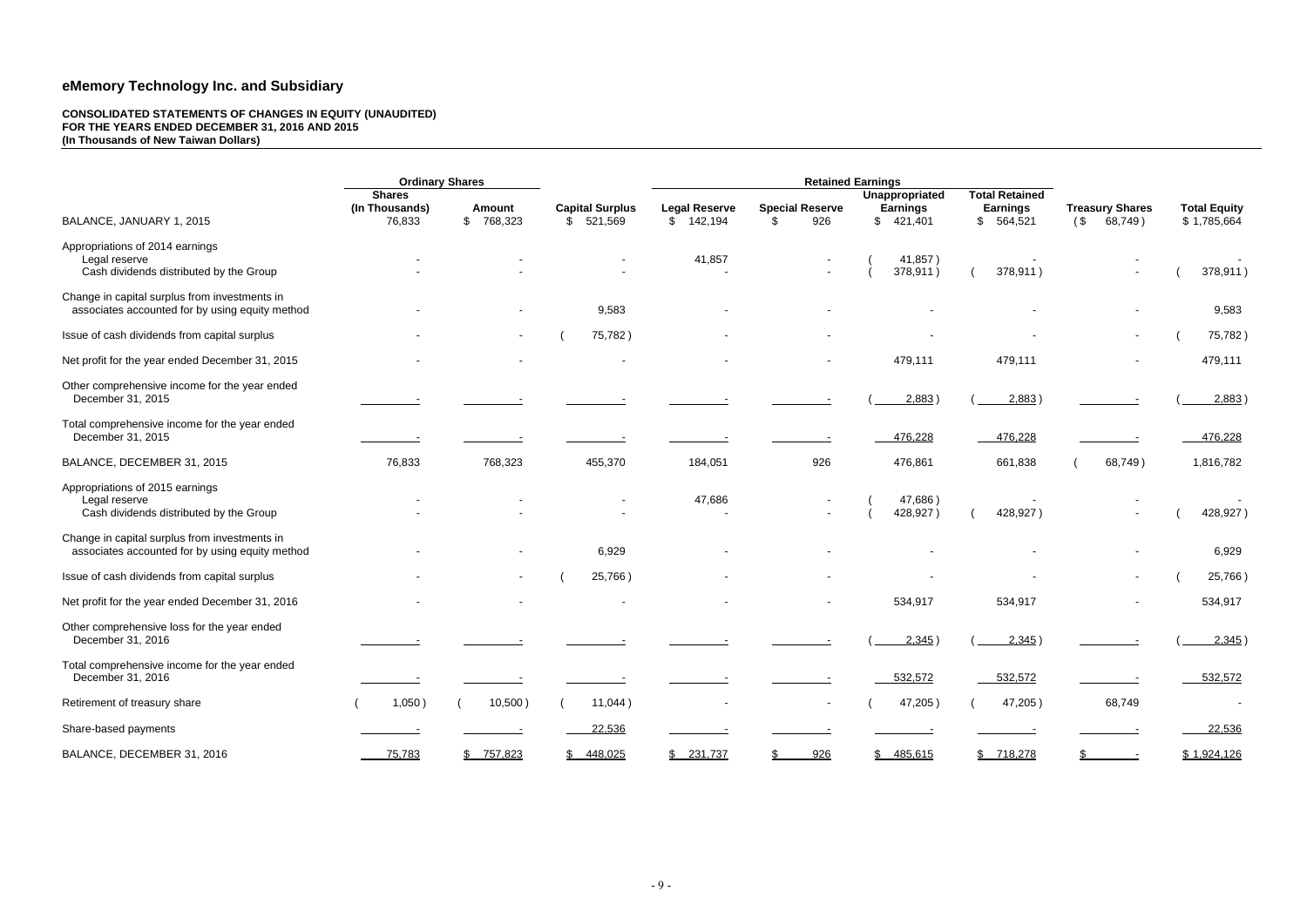#### **CONSOLIDATED STATEMENTS OF CASH FLOWS (UNAUDITED) FOR THE YEARS ENDED DECEMBER 31, 2016 AND 2015 (In Thousands of New Taiwan Dollars)**

|                                                                                                           | 2016               | 2015               |
|-----------------------------------------------------------------------------------------------------------|--------------------|--------------------|
| CASH FLOWS FROM OPERATING ACTIVITIES<br>Income before income tax                                          | \$<br>608,242      | \$<br>543,287      |
| Adjustments for:<br>Depreciation expenses                                                                 | 26,182             | 26,885             |
| Amortization expenses                                                                                     | 9,173              | 8,518              |
| Bad debt expense (reversal of bad debt                                                                    |                    |                    |
| expense) on accounts receivable                                                                           | 201                | 2,566)             |
| Interest income<br>Dividend income                                                                        | 11,143)            | 13,507)<br>8,629)  |
| Share-based payments                                                                                      | 2,000)<br>22,536   |                    |
| Share of loss of associates                                                                               | 6,686              | 6,919              |
| Loss on disposal of property, plant and                                                                   |                    |                    |
| equipment                                                                                                 | 6                  | 95                 |
| Gain on disposal of investments                                                                           | 74,321)            | 139)               |
| Impairment losses on financial assets                                                                     | 794                | 1,175              |
| Net loss (gain) on foreign currency exchange<br>Changes in operating assets and liabilities               | 1,440              | 447)               |
| Accounts receivable                                                                                       | 8,026)             | 3,237)             |
| Accounts receivable - related parties                                                                     | 1,655)             | 1,299              |
| Other receivables                                                                                         | 130                | 130)               |
| Other receivables - related parties                                                                       | 13                 | 48                 |
| Prepayments                                                                                               | 2,047)             | 4,249)             |
| Other current assets                                                                                      | 2,887              | 3,624)             |
| Other payables<br>Other current liabilities                                                               | 16,859<br>3,214    | 1,675)<br>12,559   |
| Net defined benefit liability                                                                             | 413)               | 39                 |
| Bonuses payable to employees, directors                                                                   |                    |                    |
| and supervisors                                                                                           | 32,075             | 13,692             |
| Cash generated from operations                                                                            | 630,833            | 576,313            |
| Interest received                                                                                         | 11,388             | 13,484             |
| Income tax paid<br>Net cash generated from operating activities                                           | 70,524)<br>571,697 | 71,341)<br>518,456 |
|                                                                                                           |                    |                    |
| CASH FLOWS FROM INVESTING ACTIVITIES                                                                      |                    |                    |
| Purchase of available-for-sale financial assets<br>Proceeds from disposal of available-for-sale financial | 495,000)           | 522,000)           |
| assets                                                                                                    | 495,079            | 522,139            |
| Acquisition of investments in debt instrument without                                                     |                    |                    |
| active market                                                                                             | 1)                 | 1)                 |
| Proceeds from disposal of financial assets measured                                                       |                    |                    |
| at cost                                                                                                   | 77,476             |                    |
| Acquisition of property, plant and equipment<br>Increase in refundable deposits                           | 37,583)<br>35)     | 16,846)            |
| Decrease in refundable deposits                                                                           |                    | 1,592              |
| Acquisition of intangible assets                                                                          | 21,084)            | 13,640)            |
| Dividend received                                                                                         | <u>2,000</u>       | 8,629              |
| Net cash generated from (used in) investing                                                               |                    |                    |
| activities                                                                                                | 20,852             | 20,127)            |

(Continued)